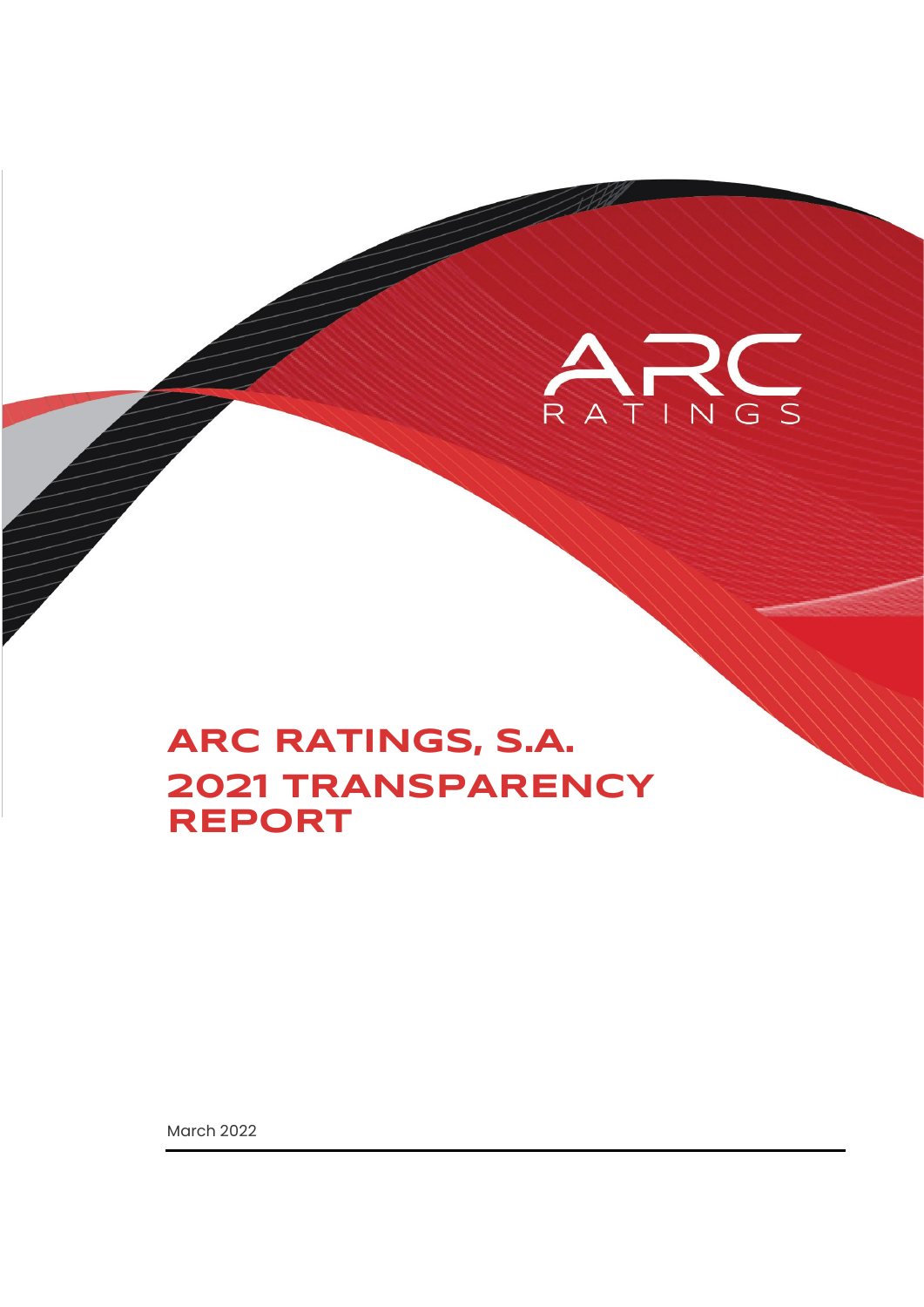As required in Part III, Section E of Annex I to Regulation (EC) No. 1060/2009 of the European Parliament and of the Council, of 16 September 2009 (Regulation), ARC Ratings, S.A (ARC Ratings)' Board of Directors hereby discloses ARC Ratings' 2021 Transparency Report.

### **1) LEGAL STRUCTURE AND OWNERSHIP OF ARC RATINGS, S.A.**

ARC Ratings, S.A. results from the redenomination on October 7, 2013 of Companhia Portuguesa de Rating, S.A. (CPR), a company formed in 1988 as a public limited company.

ARC Ratings sole shareholder is ARC Ratings Holdings Limited, a company headquartered in the British Virgin Islands. As at 31 December 2021, ARC Ratings Holdings Limited's share capital is 56.9% owned by Enigma Investment Holdings Limited, a private equity investment firm, and the remaining 43.1% is split amongst the following five companies:

- 10.3% for Global Credit Rating Company Limited, the largest rating agency in Africa;
- 9% for CARE Ratings Limited, the second largest rating agency in India;
- 9% for SR Rating Group a leading agency in Brazil;
- 1.3% for SaeR Sociedade de Avaliação Estratégica e Risco, Lda, a consulting firm in Portugal and former owner of the entire share capital of CPR; and
- 13.5% for ARC Manco Limited a vehicle established to implement a Management Incentive Scheme for qualifying executives.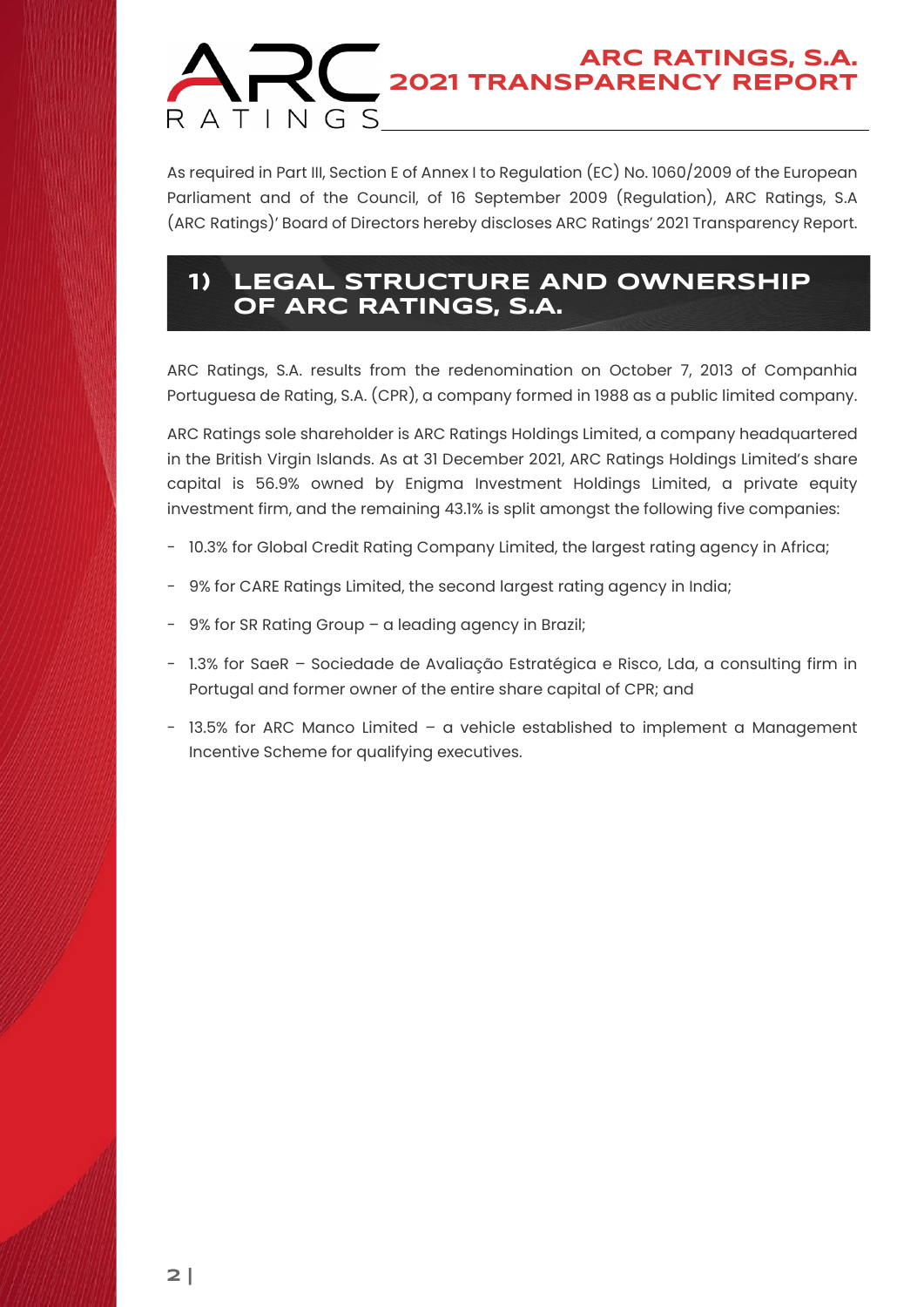### **2) DESCRIPTION OF THE INTERNAL CONTROL MECHANISMS INTENDED TO ENSURE THE QUALITY OF THE RISK RATING ACTIVITIES**

#### **GOVERNANCE AND ADMINISTRATION BOARD**

ARC Ratings, S.A's. board of directors is responsible for setting the standards, processes and structures necessary for implementing internal controls across ARC Ratings. The governance structure ensures that ARC Ratings' credit rating activities are conducted in compliance with the CRA Regulation, applicable laws and ARC Ratings Manual of Organisation and Code of Conduct.

The board incorporates two independent non-executive directors, who are responsible for monitoring the compliance of ARC Ratings' internal controls and functions in line with CRA regulation, overseeing the development of new and reviewed methodologies, conflicts of interest and credit rating activities.

#### **INTERNAL REVIEW FUNCTION**

The Internal Review Function in accordance with Point 9 Annex I of the Regulation, and is "responsible for periodically reviewing its methodologies, models and key rating assumptions, such as mathematical or correlation assumptions, and any significant changes or modifications thereto as well as the appropriateness of those methodologies, models and key rating assumptions where they are used or intended to be used for the assessment of new financial instruments".

#### **INTERNAL RATINGS AUDITOR**

The Internal Ratings Auditor (IRA) is independent from both ARC Ratings analytical ratings and commercial departments. The Internal Ratings Auditor works alongside the Compliance Department, but is focused on the technical ratings aspects (as opposed to the Compliance Department's focus on regulatory aspects).

The role of the Internal Ratings Auditor is to provide the Board with independent feedback regarding whether the technical quality of ARC Rating's ratings analysis is in line with best international practice. The IRA chairs the Internal Review Committee (IRC) who approves the proposals of the review or new methodologies, models and key rating assumptions that are used in the credit rating process and presents this to the Board Criteria Review Committee (BCRC).

#### **THE BOARD CRITERIA REVIEW COMMITTEE**

The Board Criteria Review Committee integrates the Independent Directors from all ARC Ratings' subsidiaries and ARC Ratings' Internal Ratings Auditor, who together will have the responsibility for the final sign-off of any new or reviewed ARC Ratings methodologies.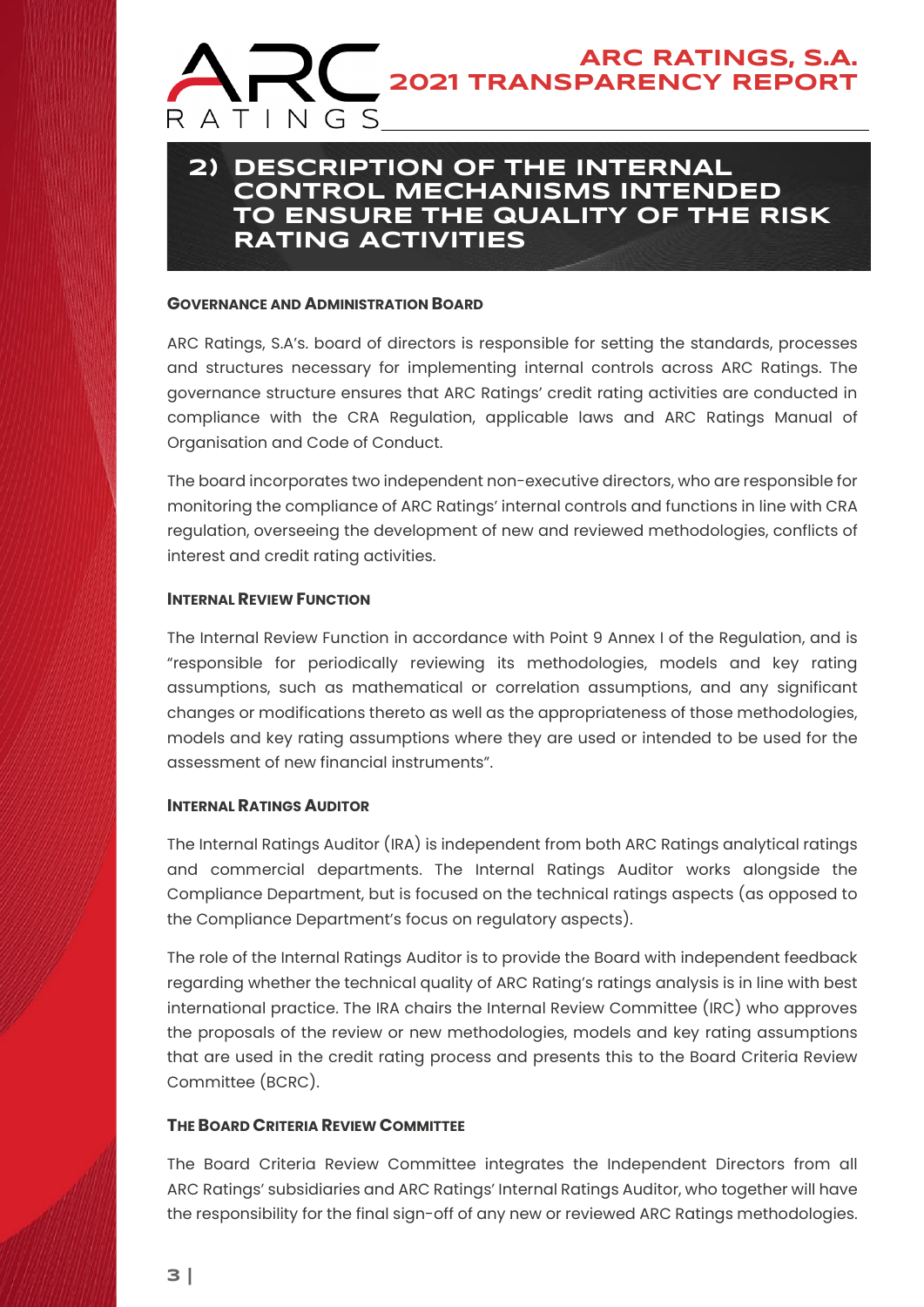The Board Criteria Review Committee aims to ensure the independence of the approval of ARC Rating's methodologies from any commercial interest of the Group and, at the same time, ensure that the same methodologies are applied consistently in all ARC Ratings' subsidiaries.

#### **METHODOLOGY REVIEW PROCESS**

The development and review of methodologies is carried out under the supervision of the Board Criteria Review Committee, with the support of the Internal Review Committee as set out within the ARC Ratings' Manual of Organisation and Code of Conduct.

#### **COMPLIANCE**

The Compliance Department's main role is to ensure that ARC Ratings' comply with all the regulatory demands of the jurisdiction where it is based. It provides training for all staff on any new and existing regulatory updates, as well as ARC Ratings' Manual of Organisation and Code of Conduct, so as to ensure adherence to the written policies and procedures.

The Compliance Department supervises the current activity of ARC Ratings' in all its various aspects, through the implementation of a "Compliance Work Plan" which enables the monitoring of analytical process, reporting of breaches, monitoring adherence to all other internal policies and where necessary updating upon regulatory changes.

Compliance will oversee that all endorsed ratings are compliant with the ARC Ratings' internal processes and procedures.

#### **CONFLICTS OF INTEREST**

ARC Ratings, S.A. has strong internal policies in place to eliminate conflicts of interest. Inter alia, each year all staff members sign Declaration of Interests forms, whereby Compliance keeps a centralised list and will cross reference to new and existing transactions. All staff adhere to the rules set out within the Code of conduct, ARC Ratings' Independence and the avoidance of Conflicts of Interest.

#### **RISK MANAGEMENT AND REPORTING**

It is the responsibility of the Internal Risk Committee to report on risk strategy, including the oversight of current risk exposures within ARC Ratings', to understand, question and measure the full spectrum of risks faced (be they operational, methodological, reputational or financial) and put timely action plans in place to eliminate or manage such risks as and when they occur, as well as to create an effective risk management framework and also embed a risk-focused culture across the whole of the organisation. All risks are reported to the Board.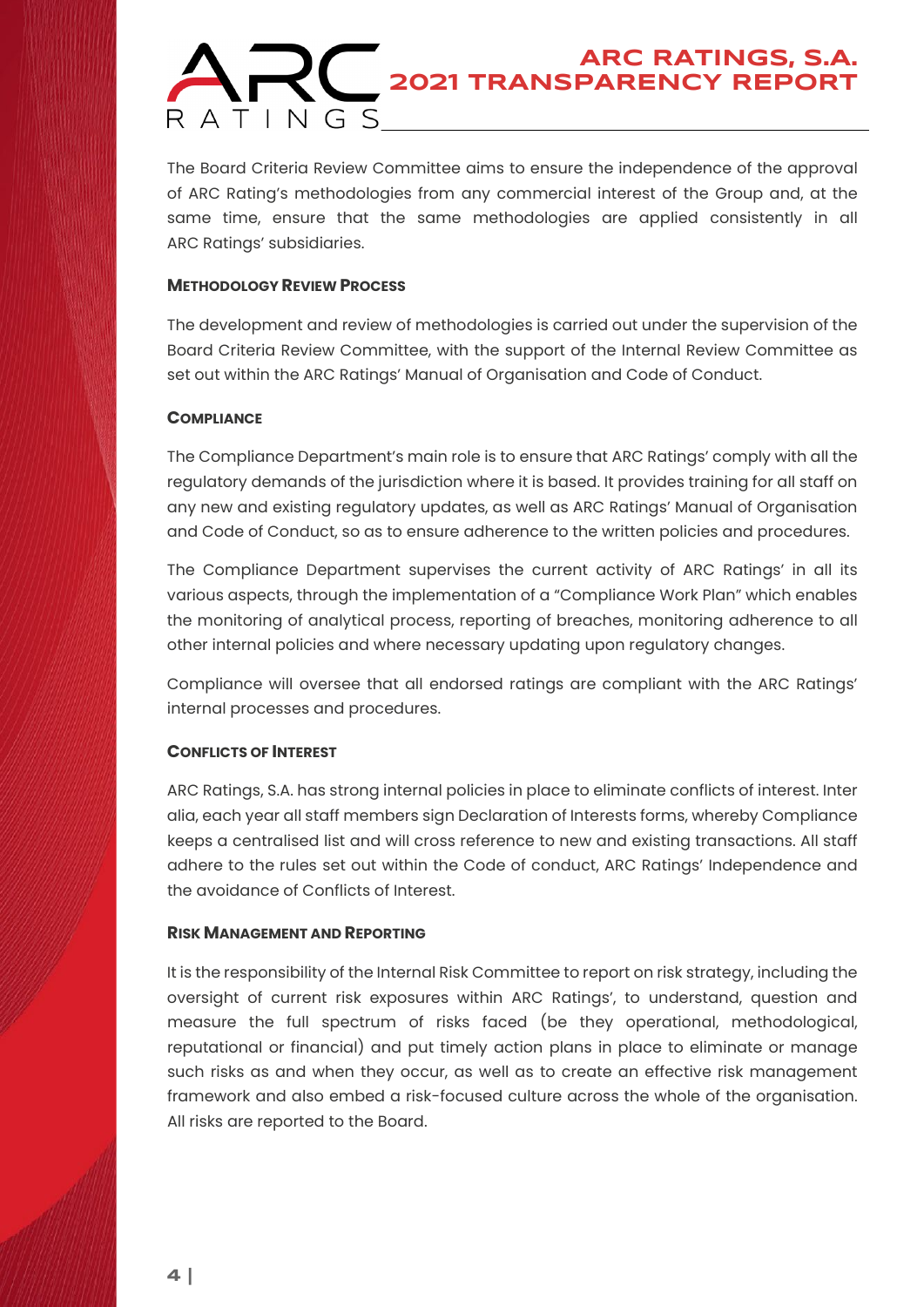#### **CREDIT RATING PROCESS**

ARC Ratings' credit rating activities are conducted in compliance with the CRA Regulation and applicable laws. They follow the procedures set out within the ARC Ratings' Manual of Organisation and Code of Conduct, whereby rules are defined on the rating panel composition, approval processes and the level of documentation required to conduct a credit rating.

#### **ARC RATINGS CODE OF CONDUCT**

ARC Ratings' Code of Conduct reflects the measures, procedures and guiding principles followed by ARC Ratings' subsidiaries that assign credit ratings under the brand name "ARC Ratings".

This Code of Conduct applies to ARC Ratings', to all its employees, and to all persons and entities that provide services to ARC Ratings and which, by reason of that provision of services, may have access to confidential information held by ARC Ratings, S.A..

The Code of Conduct reflects the Code of Conduct Fundamentals for Credit Rating Agencies issued in December 2004 by the International Organisation of Securities Commissions (IOSCO) and its subsequent reviews, and the requirements of Regulation (EC) No. 1060/2009 of the European Parliament and of the Council of 16 September 2009 on credit rating agencies (Regulation 1060/2009), amended by Regulation (EU) No. 513/2011 of the European Parliament and of the Council, of 11 May, and Regulation (EU) No. 462/2013 of the European Parliament and of the Council, of 21 May.

The ARC Ratings' Manual of Organisation and Code of Conduct is reviewed at least annually and whenever significant changes occur with an impact on the rating process and amendments to incorporate regulation amendments.

All ARC Ratings' employees sign an attestation to confirm adherence to the ARC Ratings' Manual of Organisation and Code of Conduct.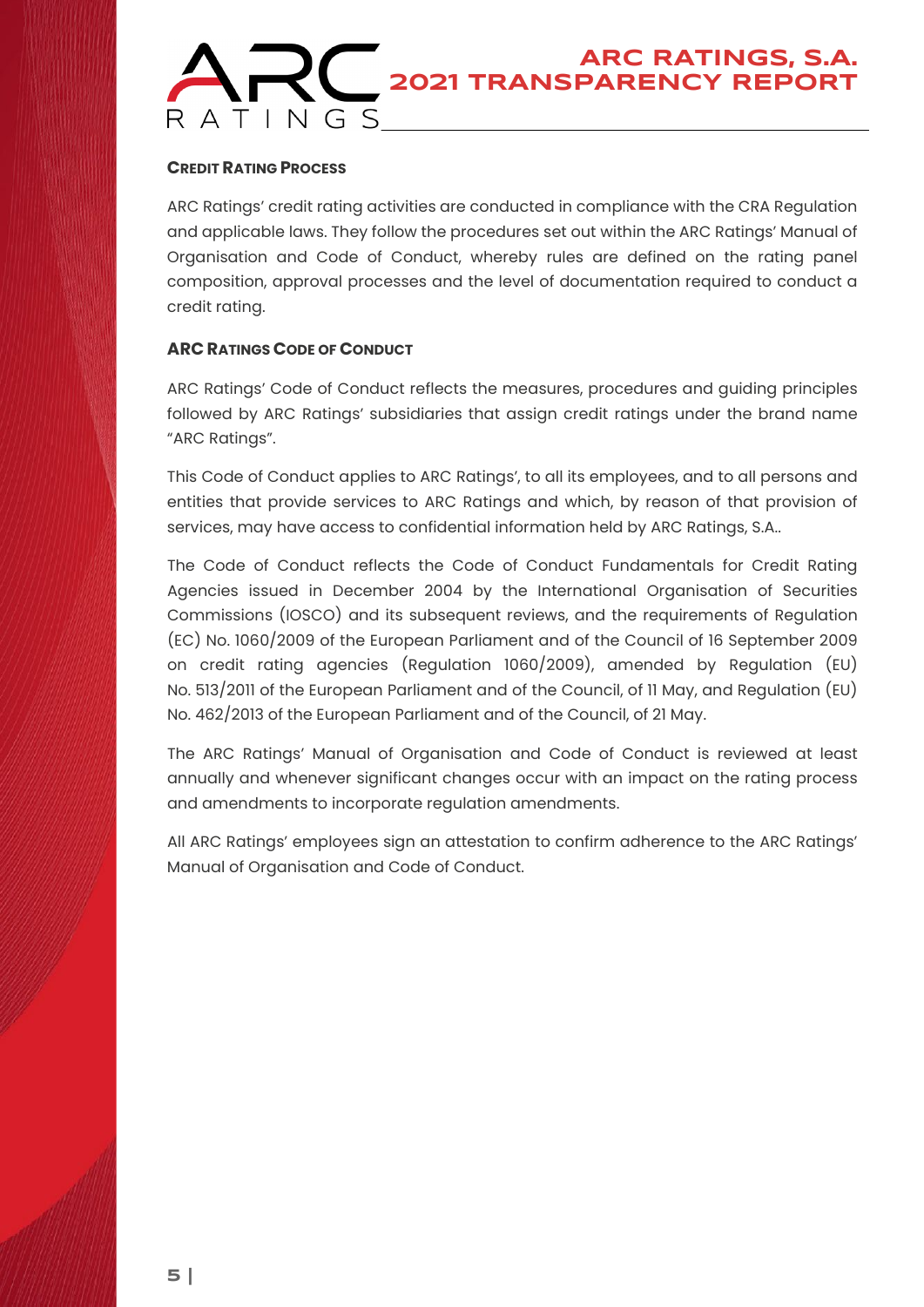### **3) STATISTICS ON STAFF ALLOCATION TO NEW CREDIT RATINGS, CREDIT RATING REVIEWS, METHODOLOGY OR MODEL APPRAISAL AND MANAGEMENT**

In 2021 ARC Ratings, S.A. had on average fifteen employees at its service, with all staff being hired on a permanent basis ("open-ended employment contracts"). Five were in management/commercial positions, three in compliance, seven in rating analyst positions and the remaining one in support/secretariat functions. Please note that the 2021 numbers were significantly impacted by the spin-off of the UK based activity, which is now performed by ARC Ratings (UK) Limited, as a consequence of Brexit.

Given its small staff structure, in 2021 ARC Ratings, S.A. did not allocate different staff members to new risk ratings and to reviews of existing risk ratings, in accordance with the exemption granted by the European Securities and Markets Authority (ESMA) under Article 7 (4) of its Regulation.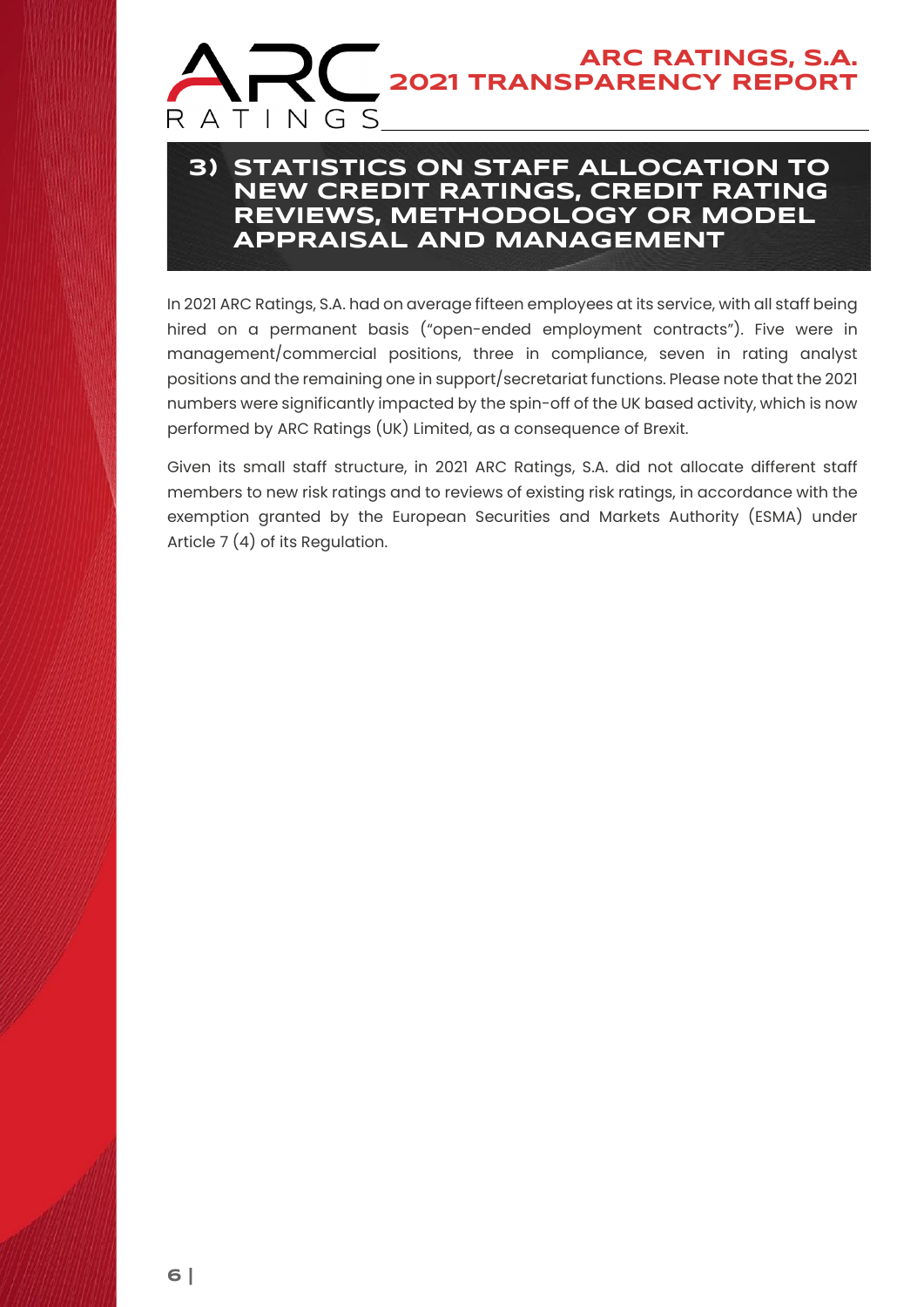### **4) DESCRIPTION OF THE RECORD KEEPING POLICY**

With regard to the record keeping and confidential information policy implemented at ARC Ratings, S.A., in 2021 all its employees followed the principles set out below, which are included in ARC Ratings' Manual of Organisation and are either established or arise from ARC Ratings' Code of Conduct:

- To maintain records of the elements indicated below for at least five years after the maturity of the financial commitment being rated or after the date when the rating ceased to be valid (withdrawn), whichever comes first, and for a further period of three years if ARC Ratings' registration has been revoked:
	- the records documenting the methodologies and procedures used by ARC Ratings to assign each rating;
	- the internal records and files, including confidential information, work papers, and draft reports for discussion (confidential), used as the basis for the assignment of each rating;
	- copies of the internal and external communications, including electronic communications, received and sent by ARC Ratings and its employees in connection to rating activities;
- To take all measures to ensure that the confidential information made available to ARC Ratings' by the entities whose financial commitments are being rated as well as information related to the rating processes is adequately kept and cannot be used unduly or in a fraudulent manner;
- To disclose confidential information concerning credit ratings or changes in these ratings only to the entities whose corresponding commitments were rated;
- not to disclose the names of the entities whose financial commitments are at any given time being rated by ARC Ratings', except if publicly available;
- not to share ARC Ratings' subsidiary confidential information with employees of companies under a group relationship with ARC Ratings' subsidiary, and only share this information among themselves to the extent necessary for the assignment of ratings.

For all entities whose financial commitments are rated by ARC Ratings, S.A., confidentiality is guaranteed through Confidentiality Agreements signed within ARC Ratings' employees "Employment Contracts". Employees are bound to maintain strict and permanent confidentiality under the law about any information to which he/she may have access in the course of their activity with regard to any company, and shall not use such information to their own advantage or that of others. For external rating members, ARC Ratings' receives written commitments for all external network collaborators. This is in accordance with the terms and procedures established in ARC Ratings' Manual of Organisation and Code of Conduct.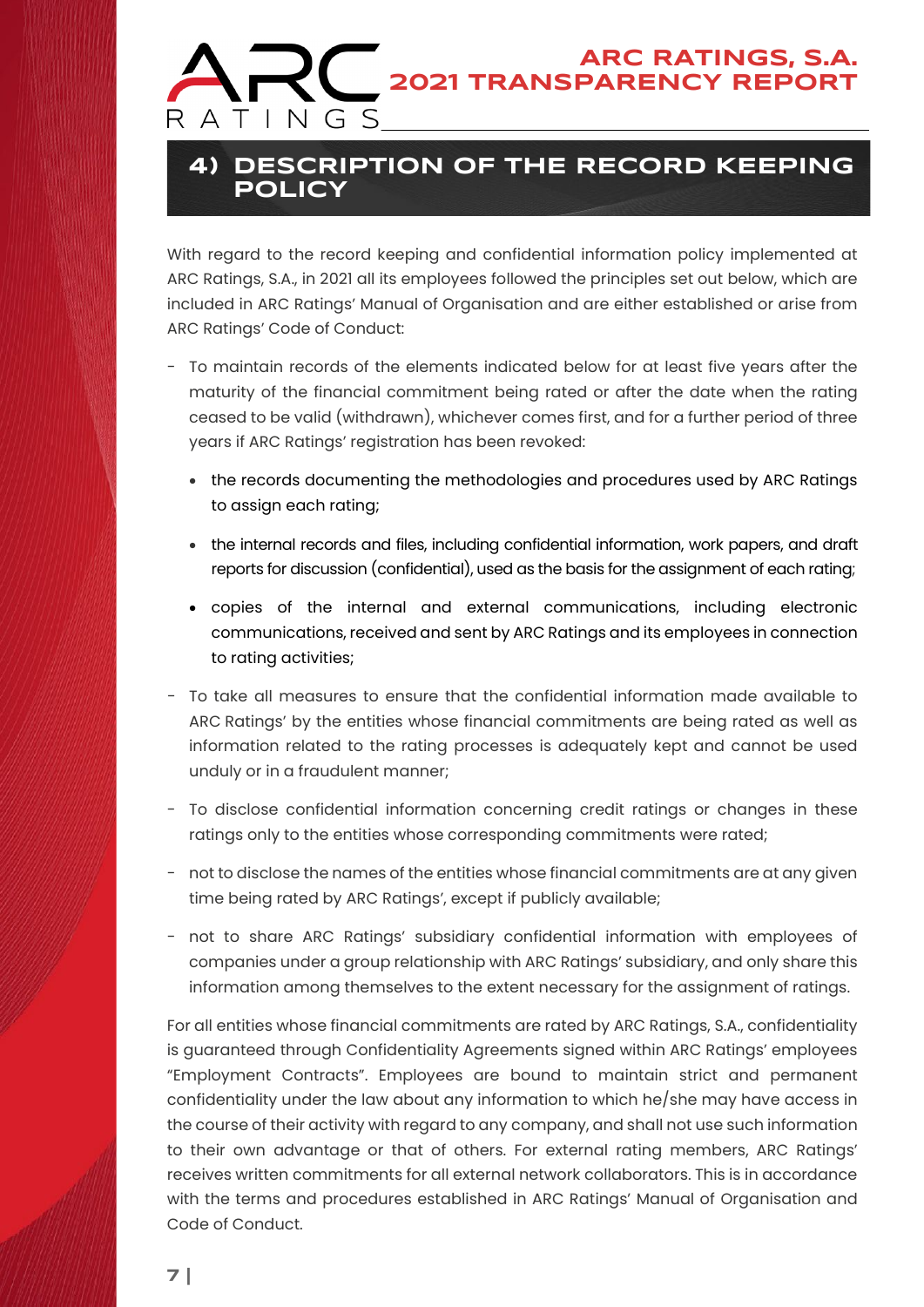### **5) OUTCOME OF THE ANNUAL INTERNAL REVIEW OF THE INDEPENDENT COMPLIANCE FUNCTION**

The Compliance Function within ARC Ratings, S.A. is independent and reports to the Independent Non-Executive Directors of the Board (INEDs).

The compliance function monitors adherence to compliance by ARC Ratings, S.A. and its employees to regulatory requirements, policies and procedures governing the issuance or credit ratings set out within the ARC Ratings' Manual and Code of Conduct and in line with Regulatory requirements.

ARC Ratings, S.A. has an ever present Compliance culture, and carries out regular monitoring and surveillance of credit rating activities, identifying risks and possible non-compliance. All potential non-compliance, issues raised followed ARC Ratings' internal reporting structure and where necessary adhoc reporting was provided to regulators.

Following Brexit, ARC Ratings' operates within two jurisdictions ARC Ratings, S.A. covering EU operations and ARC Ratings (UK) Limited covering UK operations. ARC Ratings' operating structure (with certain functions operating across both jurisdictions) share the global ARC Ratings' Manual and Code of Conduct, whereby our internal processes are mirrored in each jurisdiction and to the CRA Regulation, which have minimal jurisdictional variation to both policies and controls.

The Compliance Department monitors the endorsed ratings from each subsidiary to ensure consistency with rating processes as part of the annual Workplan, with the assistance of the Internal Ratings Auditor.

All ARC Ratings, S.A. employees provide confirmation to the Compliance Department of their understanding and adherence to the ARC Ratings' Manual of Organisation and Code of Conduct and update their Declarations of Interests. The Compliance Function delivers Compliance and Code of Conduct Training for all new hires and delivered global compliance training for all employees and Senior Management in October 2021.

During August 2021, ARC Ratings, S.A. carried out a review of the global ARC Ratings' Manual and Code of Conduct and made various amendments to incorporate regulatory change and to update and enhance internal working processes.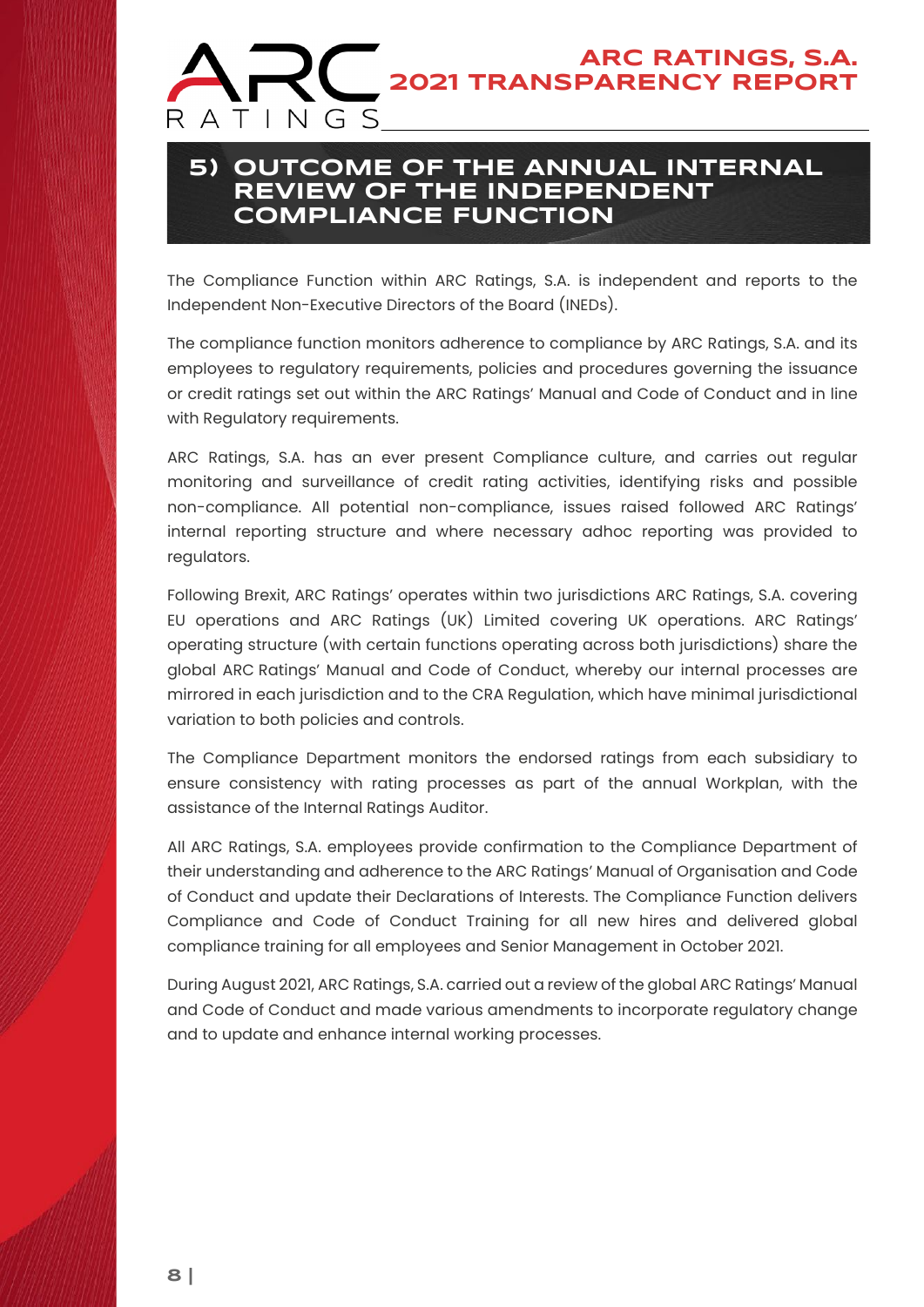

### **6) MANAGEMENT AND ANALYST ROTATION POLICY**

ARC Ratings, S.A. meets the conditions foreseen in Article 6 (3) of the Regulations the agency, during the registration process as a Credit Rating Agency (CRA) with the Committee of European Securities Regulators (CESR)/ESMA, requested exemption from the requirements established in Article 7 (4) of the Regulation concerning the rotation or risk rating analysts. This exemption was granted by ESMA in the registration obtained on 26 August 2011.Therefore, this point was not applicable in 2021.

Concerning the management of ARC Ratings, S.A. credit risk rating analysts in 2021 see point 3) above.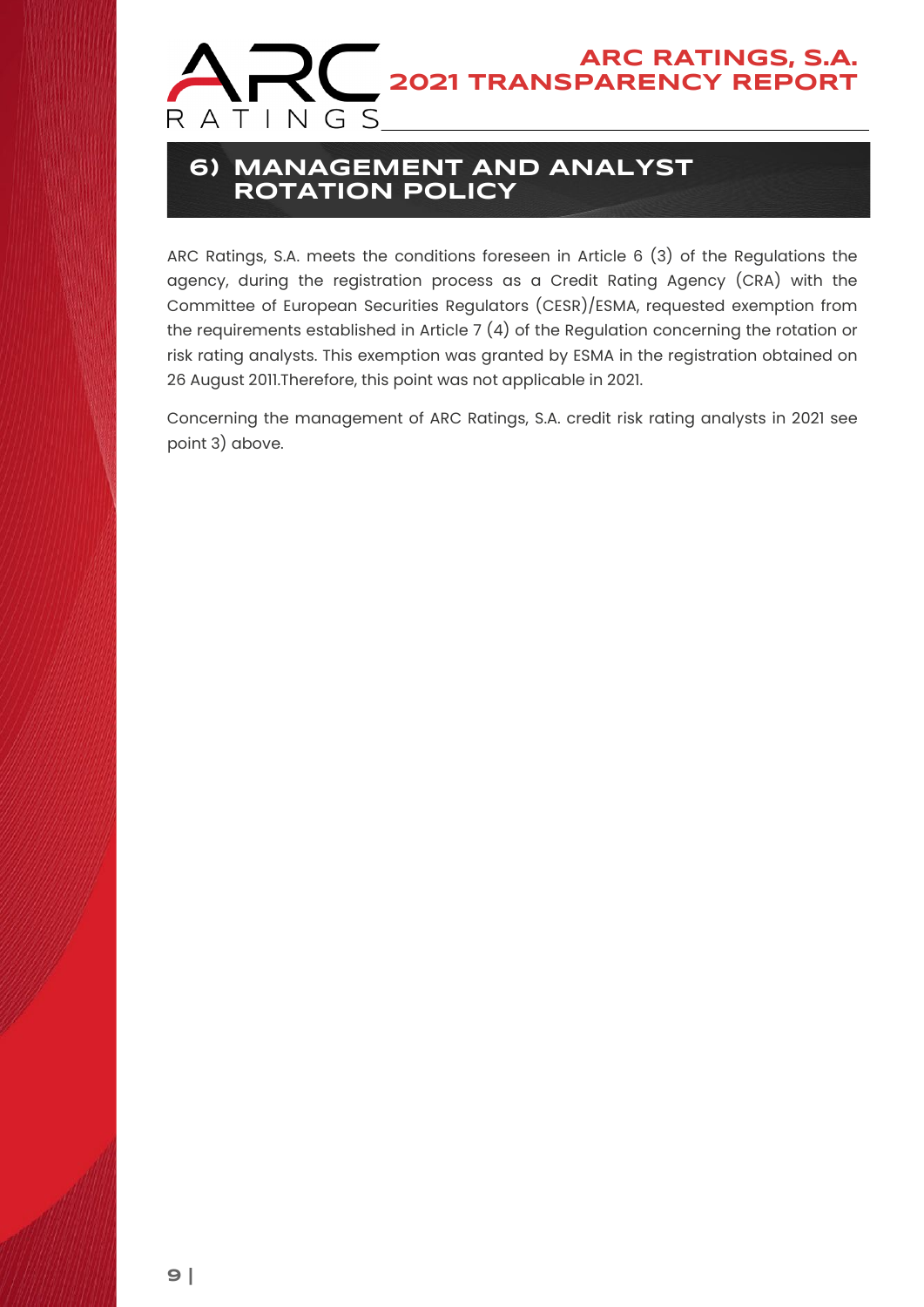

### **7) FINANCIAL INFORMATION ON THE REVENUE OF ARC RATINGS, S.A., DIVIDED INTO FEES FROM CREDIT RATING AND NONCREDIT RATING SERVICES AND OTHER ACTIVITIES**

For the financial year ended 31 December 2021, ARC Ratings, S.A. turnover was €0.9m, all in respect of credit rating/assessment activities. The breakdown of turnover is reflected in the table below:

| 2021 Revenue Split - ARC Ratings, S.A.          |           |
|-------------------------------------------------|-----------|
| <b>By Region</b>                                | €921,296  |
| EU                                              | € 571,718 |
| Other                                           | € 349,577 |
| <b>By Segment</b>                               | €921,296  |
| <b>Structured Finance Ratings</b>               | € 750,291 |
| <b>Corporate Ratings and Credit Assessments</b> | € 171,005 |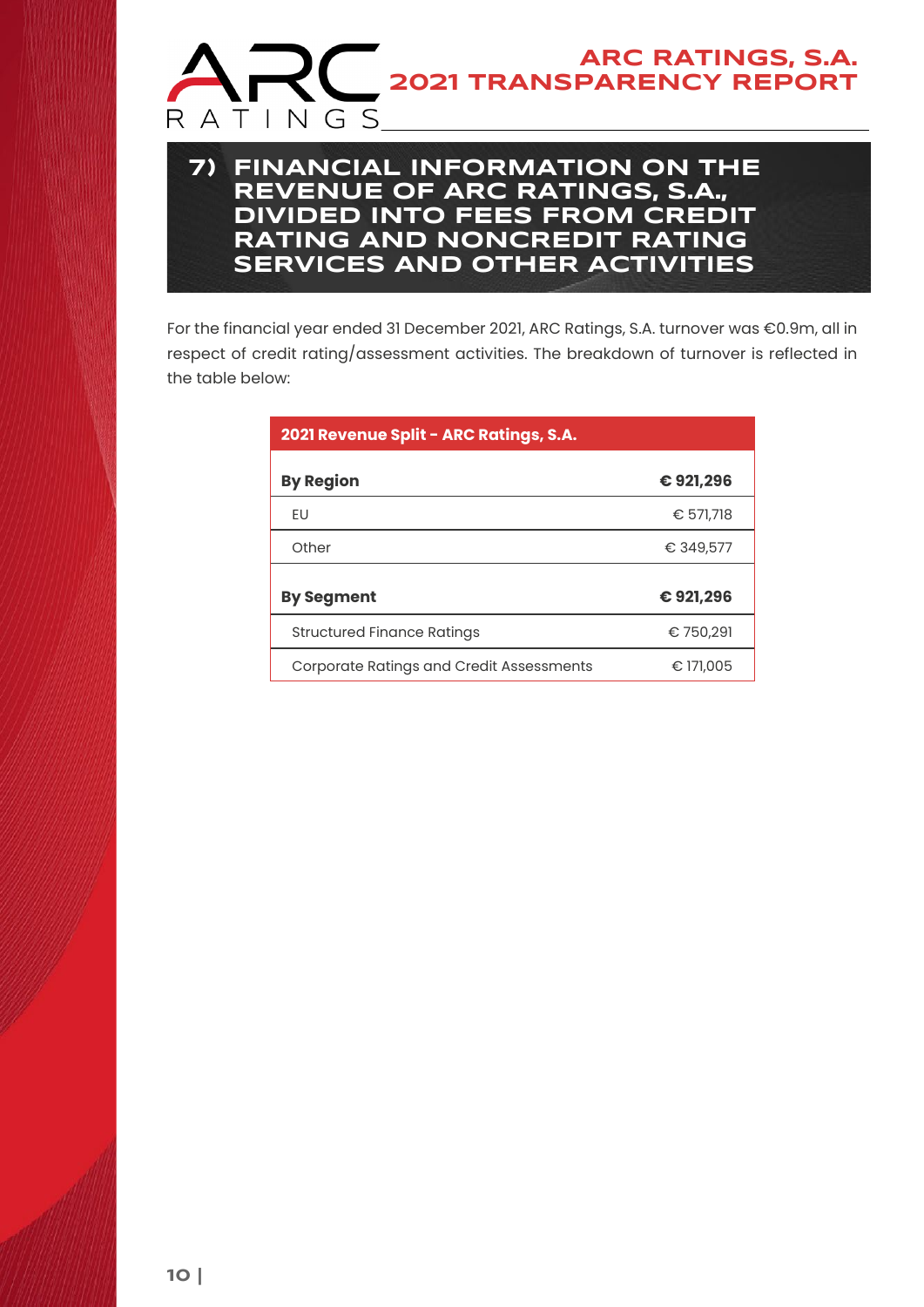### **8) GOVERNANCE STATEMENT WITHIN THE MEANING OF ARTICLE 46-A OF COUNCIL DIRECTIVE 78/660/EEC OF 25 JULY, CONCERNING THE ANNUAL ACCOUNTS**

ARC Ratings S.A. is governed by Portuguese Law and the Articles of Association. None of the Company's shares confer special control rights and there are no restrictions to voting rights. The auditor for ARC Ratings, S.A during 2021 was Mr Daniel Jorge Gonçalves Vicente, Official Auditor no. 1041.

ARC Ratings S.A. Board meetings are held on a quarterly basis and the composition of the board in 2021 was as follows:

- Mr Olivier Beroud, Independent Non-Executive Director and Chairman, who was appointed onto the Board of Directors on 21 January 2019;
- Mr Lindon Neil, Independent Non-Executive Director, who was appointed onto the Board of Directors on 3 June 2019;
- Mr José Poças Esteves, Non-Executive Director, who was appointed onto the Board of Directors on 21 December 2004;
- Mr David Charles Peter King, Executive Director, who was appointed onto the Board of Directors on 29 July 2015; and
- Mr Oliver Howard, Executive Director, who was appointed onto the Board of Directors on 31 March 2021.

The Board members shall be elected at a General Meeting for a mandate of three years (taking into consideration the specific limitations of the Independent Directors, as stated below).

The Chairman and the Chief Executive Officer shall be elected by majority of the Board's members.

The Independent members of the Board of Directors Terms of Engagement shall be governed by and subject to all the terms and conditions specified in applicable regulations, including Regulation (EC) No. 1060/2009 of the European Parliament and of the Council of 16 September 2009 on credit rating agencies (Regulation 1060/2009), amended by Regulation (EU) No. 513/2011 of the European Parliament and of the Council, of 11 May, and Regulation (EU) No. 462/2013 of the European Parliament and of the Council, of 21 May.

Other than in the cases foreseen in the law or as required by the interests of the company, the Board of Directors shall meet at least on a quarterly basis.

The quorum for the Board meetings shall only be valid provided that a majority of its members attend the meeting.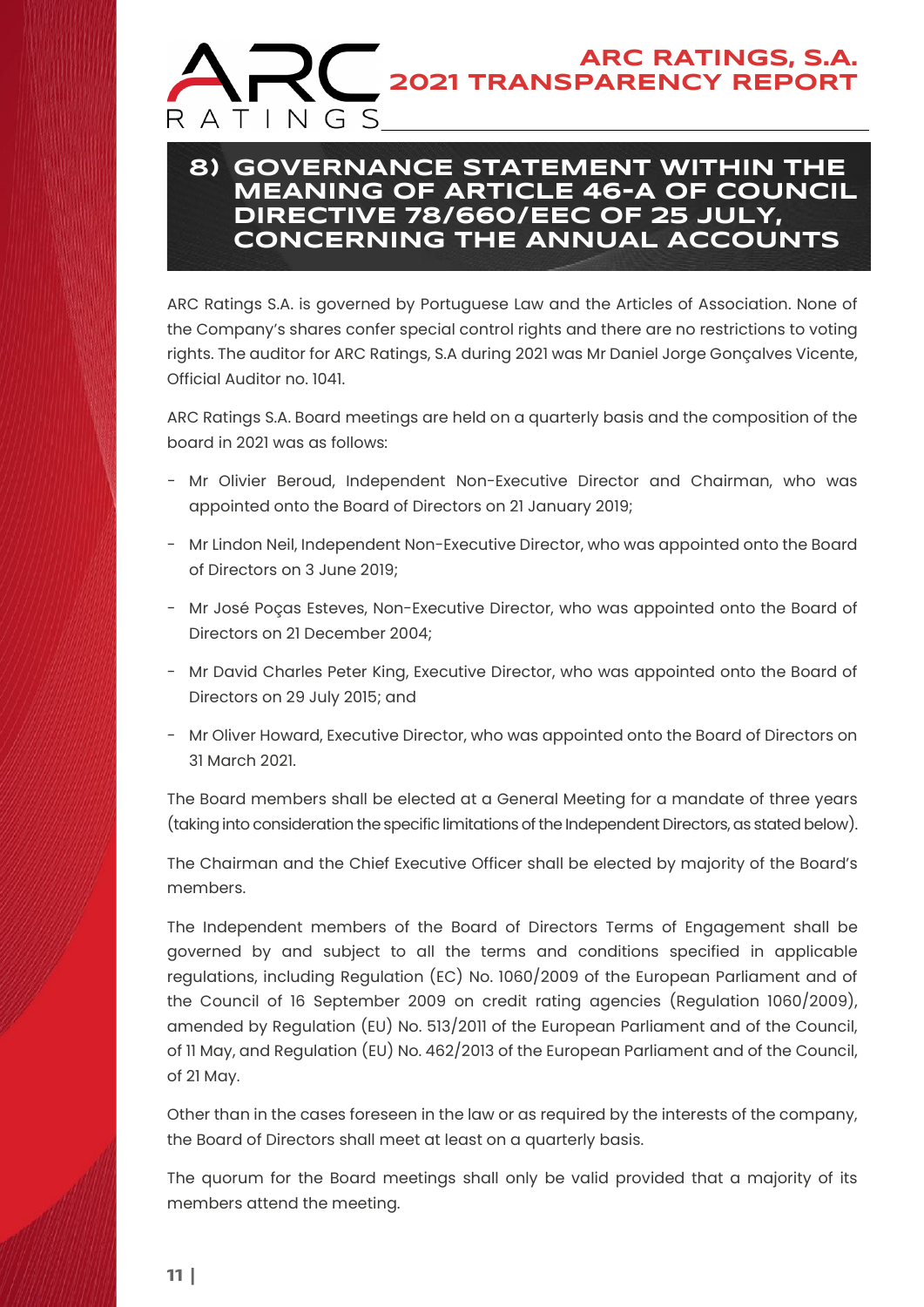Resolutions are passed by absolute majority of the votes.

Directors may confer powers to another Director to act/represent him/her during his/her absence, which shall be presented in a written form and addressed to the Chairman of the Board.

Resolutions signed in writing by the requisite quorum of Directors shall be valid and effectual as if passed at a meeting of Directors.

ARC Ratings' shall be legally bound:

- a) by the signature of 2 (two) members of the Board of Directors; or
- b) by the signature of a single member of the Board of Directors to whom the powers for so doing have been formally delegated; or
- c) by the signature of appointed proxies, acting alone or jointly, subject to the scope and in accordance with the terms of the corresponding mandate.

Ordinary acts involved in the day-to-day running of the company shall require only the signature of one member of the Board of Directors or the signature of one appointed proxy, subject to the scope and in accordance with the terms of the corresponding mandate.

Directors shall treat all information and documentation obtained with the necessary discretion and, in the case of classified information, with the appropriate secrecy. Confidential information shall not be disclosed outside the Board, made public or otherwise made available to third parties, even after resignation from the Board.

The responsibility of the Board, among others:

- governing the organisation by establishing broad policies and setting out strategic objectives and guidelines and overseeing its implementation;
- accounting to shareholders and other relevant stakeholders for the Company's performance;
- the development, review and final sign-off of the credit rating methodologies, through the Board Criteria Review Committee;
- the effectiveness of the internal quality control system of the credit rating agency in relation to credit rating activities;
- the effectiveness of measures and procedures instituted to ensure that any conflicts of interest are identified, eliminated or managed and disclosed; and
- the compliance and governance processes, including the efficiency of the Internal Review Function.

The skill set of the Independent Non-Executive Directors provides sufficient expertise in financial services and have in-depth knowledge and experience at a senior level of the markets in structured finance instruments.

**12 |**